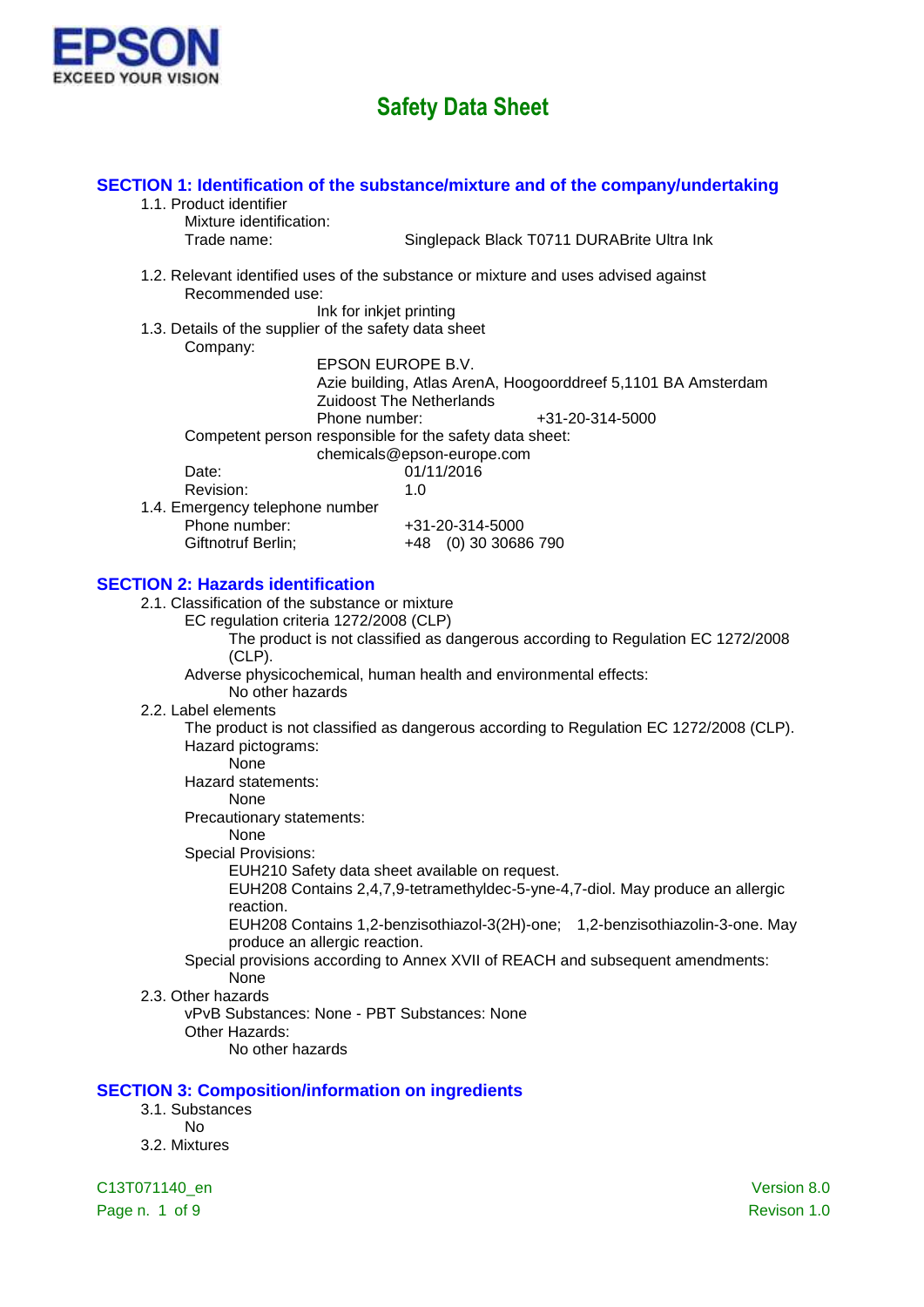

| Qty                | <b>Name</b>                                                                              | Ident. Number                   |                                                                          | <b>Classification</b>                                                                                                                                                            |
|--------------------|------------------------------------------------------------------------------------------|---------------------------------|--------------------------------------------------------------------------|----------------------------------------------------------------------------------------------------------------------------------------------------------------------------------|
| $65% -$<br>80%     | Water                                                                                    | CAS:<br>EC:                     | 7732-18-5<br>231-791-2                                                   | The product is not classified as<br>dangerous according to<br>Regulation EC 1272/2008 (CLP).                                                                                     |
| $10\% -$<br>12.5%  | Glycerol                                                                                 | CAS:<br>EC:                     | $56 - 81 - 5$<br>200-289-5                                               | The product is not classified as<br>dangerous according to<br>Regulation EC 1272/2008 (CLP).                                                                                     |
|                    | $5\%$ ~ 7% Carbon black                                                                  | CAS:<br>EC:                     | 1333-86-4<br>215-609-9                                                   | The product is not classified as<br>dangerous according to<br>Regulation EC 1272/2008 (CLP).                                                                                     |
| $1\% - 3\%$        | 2-[2-(2-butoxyethoxy)et<br>hoxy]ethanol;<br>TEGBE; triethylene<br>glycol monobutyl ether | Index<br>number:<br>CAS:<br>EC: | 603-183-00-0<br>143-22-6<br>205-592-6<br>REACH No.: 01-21194751<br>07-38 | ♦<br>3.3/1 Eye Dam. 1 H318                                                                                                                                                       |
| $0.1\%$ ~<br>0.25% | 2,4,7,9-tetramethyldec-<br>5-yne-4,7-diol                                                | CAS:<br>EC:                     | 126-86-3<br>204-809-1                                                    | 3.3/1 Eye Dam. 1 H318<br>3.4.2/1B Skin Sens, 1B H317<br>4.1/C3 Aquatic Chronic 3 H412                                                                                            |
| $< 0.05\%$         | 1,2-benzisothiazol-3(2<br>H)-one;<br>1,2-benzisothiazolin-3-<br>one                      | Index<br>number:<br>CAS:<br>EC: | 613-088-00-6<br>2634-33-5<br>220-120-9                                   | ◇<br>3.1/4/Oral Acute Tox. 4 H302<br>◇<br>3.2/2 Skin Irrit. 2 H315<br>♦<br>3.3/1 Eye Dam. 1 H318<br>3.4.2/1-1A-1B Skin Sens.<br>1,1A,1B H317<br>♦<br>4.1/A1 Aquatic Acute 1 H400 |

Hazardous components within the meaning of the CLP regulation and related classification:

#### **SECTION 4: First aid measures**

- 4.1. Description of first aid measures
	- In case of skin contact:
		- Wash with plenty of water and soap.
	- In case of eyes contact:

In case of contact with eyes, rinse immediately with plenty of water and seek medical advice.

In case of Ingestion:

Do not under any circumstances induce vomiting. OBTAIN A MEDICAL EXAMINATION IMMEDIATELY.

In case of Inhalation:

Remove casualty to fresh air and keep warm and at rest.

- 4.2. Most important symptoms and effects, both acute and delayed
- None
- 4.3. Indication of any immediate medical attention and special treatment needed Treatment:
	- None

### **SECTION 5: Firefighting measures**

- 5.1. Extinguishing media
	- Suitable extinguishing media:

C13T071140\_en Version 8.0 Page n. 2 of 9 Revison 1.0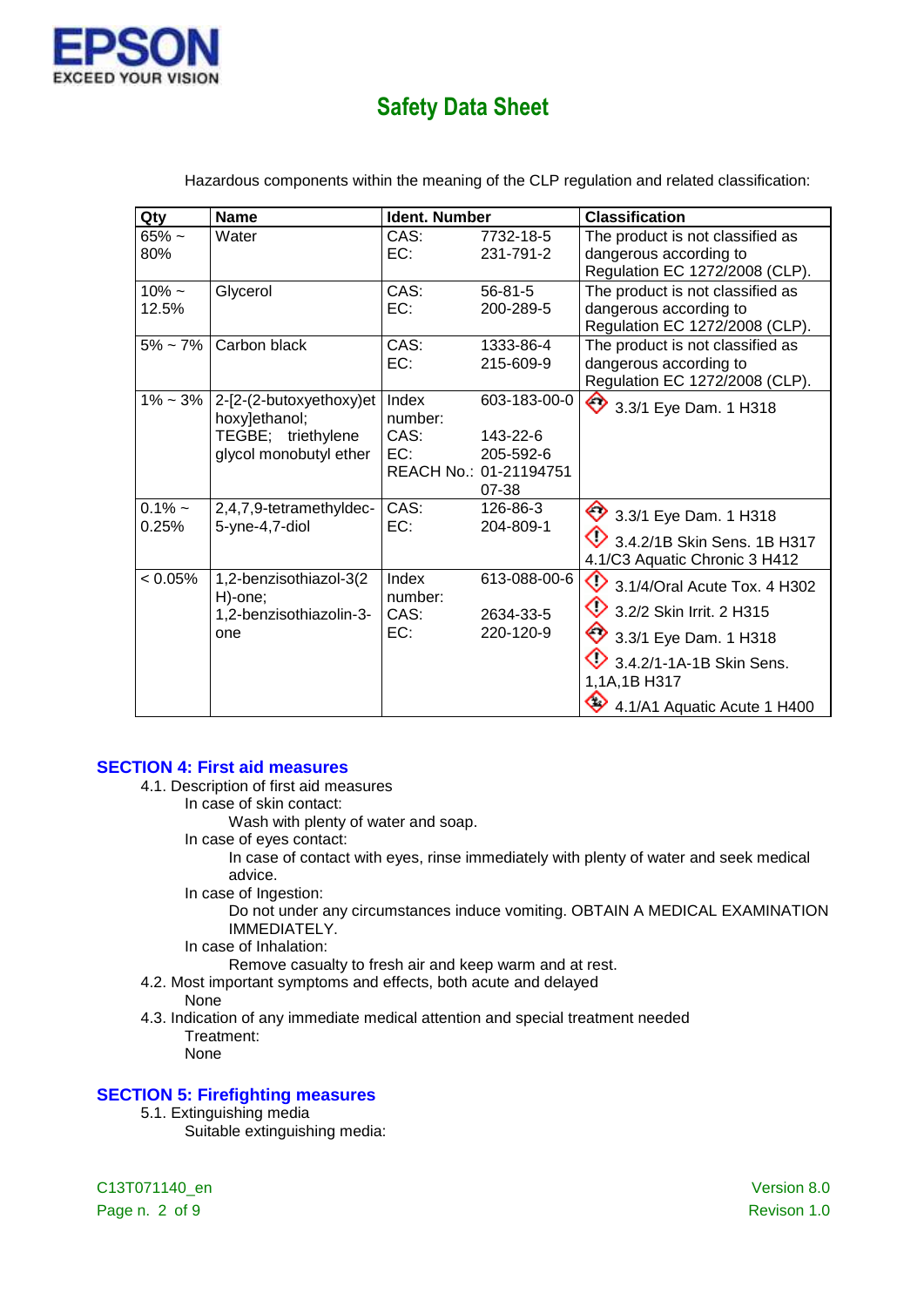

Water.

Carbon dioxide (CO2).

Extinguishing media which must not be used for safety reasons: None in particular.

- 5.2. Special hazards arising from the substance or mixture Do not inhale explosion and combustion gases. Burning produces heavy smoke.
- 5.3. Advice for firefighters

Use suitable breathing apparatus .

Collect contaminated fire extinguishing water separately. This must not be discharged into drains.

Move undamaged containers from immediate hazard area if it can be done safely.

#### **SECTION 6: Accidental release measures**

- 6.1. Personal precautions, protective equipment and emergency procedures
	- Wear personal protection equipment.
	- Remove persons to safety.

See protective measures under point 7 and 8.

6.2. Environmental precautions

Do not allow to enter into soil/subsoil. Do not allow to enter into surface water or drains. Retain contaminated washing water and dispose it.

In case of gas escape or of entry into waterways, soil or drains, inform the responsible authorities.

Suitable material for taking up: absorbing material, organic, sand

6.3. Methods and material for containment and cleaning up

- Wash with plenty of water.
- 6.4. Reference to other sections See also section 8 and 13

### **SECTION 7: Handling and storage**

- 7.1. Precautions for safe handling Avoid contact with skin and eyes, inhalation of vapours and mists. Do not eat or drink while working. See also section 8 for recommended protective equipment.
- 7.2. Conditions for safe storage, including any incompatibilities
	- Keep away from food, drink and feed.
		- Incompatible materials:
	- None in particular.
	- Instructions as regards storage premises:

Adequately ventilated premises.

7.3. Specific end use(s) None in particular

### **SECTION 8: Exposure controls/personal protection**

#### 8.1. Control parameters

- Glycerol CAS: 56-81-5
	- OEL Type: OSHA LTE: 5 mg/m3 Notes: PEL, as mist, respirable fraction

- OEL Type: OSHA - LTE: 15 mg/m3 - Notes: PEL, as mist, total dust

- Carbon black CAS: 1333-86-4
	- OEL Type: ACGIH LTE: 3 mg/m3
	- OEL Type: NIOSH LTE: 3.5 mg/m3 STE: 1750 mg/m3
	- OEL Type: OSHA LTE: 3.5 mg/m3
- DNEL Exposure Limit Values
	- No data available

C13T071140\_en Version 8.0 Page n. 3 of 9 Revison 1.0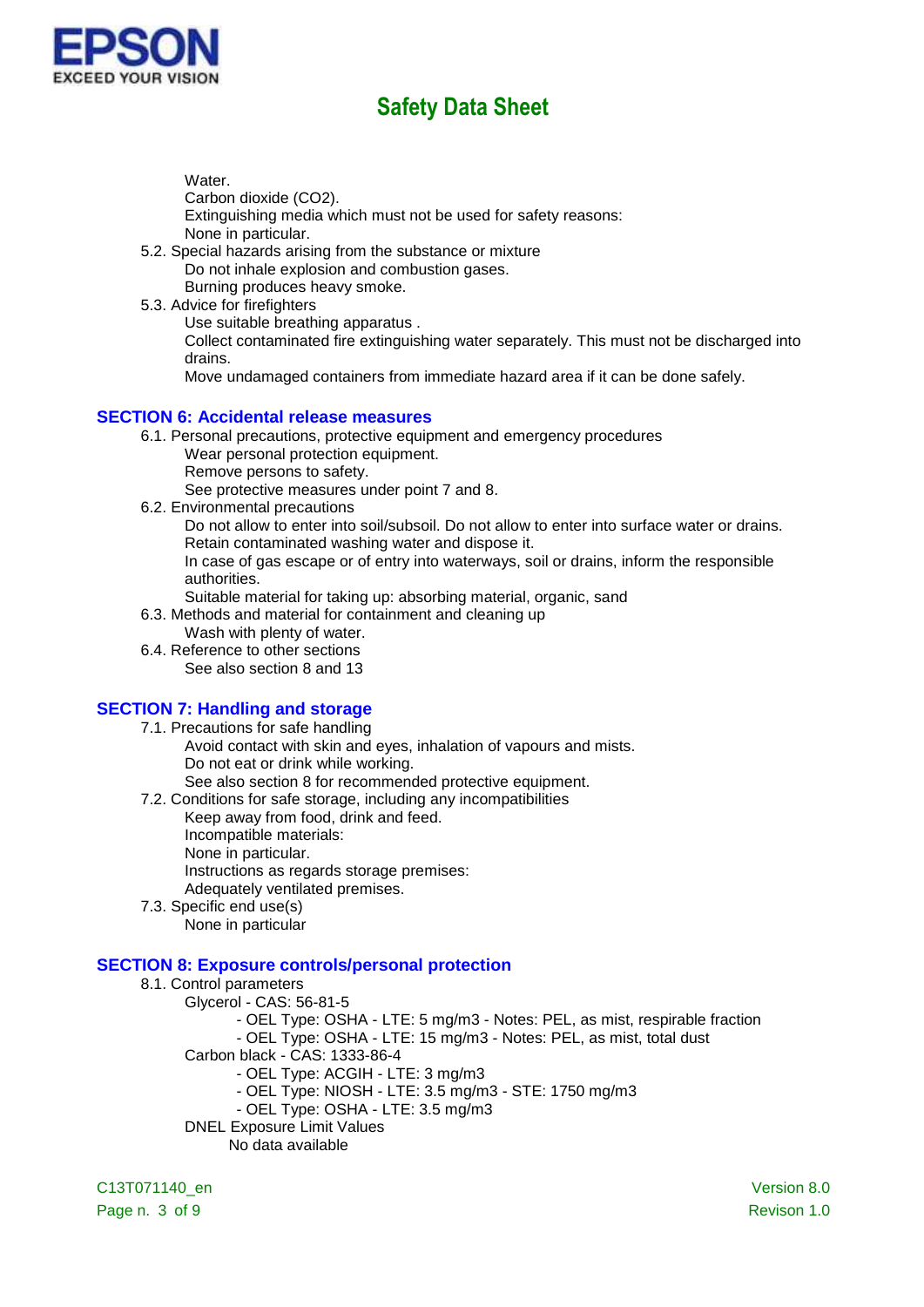

PNEC Exposure Limit Values

- 2-[2-(2-butoxyethoxy)ethoxy]ethanol; TEGBE; triethylene glycol monobutyl ether CAS: 143-22-6
	- Target: Fresh Water Value: 1.5 mg/l
	- Target: Freshwater sediments Value: 5.77 mg/kg
	- Target: Marine water Value: 0.15 mg/l
	- Target: Marine water sediments Value: 0.13 mg/kg
	- Target: Microorganisms in sewage treatments Value: 200 mg/l
- 2,4,7,9-tetramethyldec-5-yne-4,7-diol CAS: 126-86-3
	- Target: Fresh Water Value: 0.04 mg/l
	- Target: Marine water Value: 0.004 mg/l
	- Target: Freshwater sediments Value: 0.32 mg/kg
	- Target: Marine water sediments Value: 0.032 mg/kg
- 8.2. Exposure controls
	- Eye protection:
		- Not needed for normal use. Anyway, operate according good working practices. Protection for skin:
			- No special precaution must be adopted for normal use.
		- Protection for hands:

Not needed for normal use.

Respiratory protection:

Not needed for normal use.

- Thermal Hazards:
	- None

Environmental exposure controls:

None

Appropriate engineering controls:

None

#### **SECTION 9: Physical and chemical properties**

- 9.1. Information on basic physical and chemical properties
	- Appearance and colour: Black Liquid Odour: Slightly Solidary Solidary<br>
	Odour threshold: Solidary Solidary Solidary No data No data available  $B = 8.4 \times 9.4$  at 20 °C Melting point / freezing point:  $\blacksquare$  -12.7 °C<br>
	Initial boiling point and boiling range: No data available Initial boiling point and boiling range: Solid/gas flammability: No data available Upper/lower flammability or explosive limits: No data available Vapour density: No data available Flash point: The Contract of the Does not flash until 100 °C / 212 ° F (closed cup method, ASTM D 3278) Evaporation rate: No data available Vapour pressure: No data available Relative density: 1.067 at 20 °C Solubility in water: Complete Solubility in oil: No data available Partition coefficient (n-octanol/water): No data available Auto-ignition temperature: No data available Decomposition temperature: No data available Viscosity:  $\lt$  5 mPa·s at 20 °C Explosive properties: No data available
	- Oxidizing properties: No data available
- 9.2. Other information

Page n. 4 of 9 Revison 1.0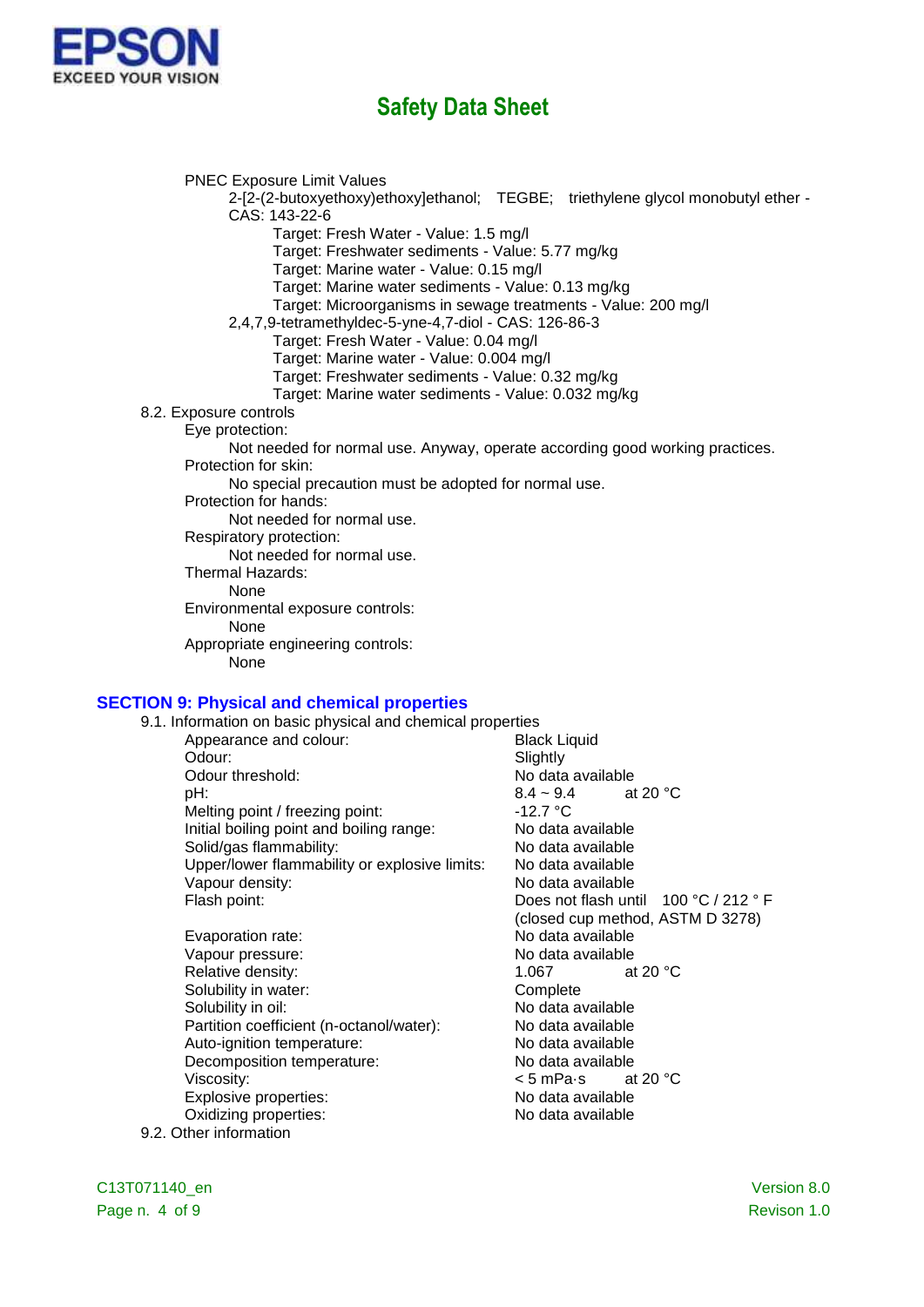

Miscibility:<br>
Fat Solubility:<br>
Fat Solubility: Contract Contract Contract Contract No data available No data available Conductivity: Conductivity:

### **SECTION 10: Stability and reactivity**

- 10.1. Reactivity
	- Stable under normal conditions
- 10.2. Chemical stability
- Stable under normal conditions 10.3. Possibility of hazardous reactions
- None 10.4. Conditions to avoid
	- Stable under normal conditions.
- 10.5. Incompatible materials None in particular.
- 10.6. Hazardous decomposition products None.

#### **SECTION 11: Toxicological information**

- 11.1. Information on toxicological effects
	- Toxicological information of the mixture:

No data available

- Toxicological information of the main substances found in the mixture:
	- Glycerol CAS: 56-81-5
	- a) acute toxicity:

Test: LD50 - Route: Oral - Species: Guinea pig = 7750 mg/kg - Source: Journal of Industrial Hygiene and Toxicology. Vol. 23, Pg. 259, 1941

Test: LDLo - Route: Oral - Species: Human = 1428 mg/kg - Source: "Toxicology of Drugs and Chemicals," Deichmann, W.B., New York, Academic Press, Inc., 1969Vol. -, Pg. 288, 1969. - Notes: BEHAVIORAL: HEADACHE GASTROINTESTINAL: NAUSEA OR VOMITING

Carbon black - CAS: 1333-86-4

a) acute toxicity:

Test: LD50 - Route: Dermal - Species: Rabbit > 3 g/kg - Source: Acute Toxicity Data. Journal of the American College of Toxicology, Part B. Vol. 15 Test: LD50 - Route: Oral - Species: Rat > 15400 mg/kg - Source: Acute Toxicity

Data. Journal of the American College of Toxicology, Part B. Vol. 15

2-[2-(2-butoxyethoxy)ethoxy]ethanol; TEGBE; triethylene glycol monobutyl ether - CAS: 143-22-6

a) acute toxicity:

Test: LD50 - Route: Dermal - Species: Rabbit = 3.54 ml/kg - Source: American Industrial Hygiene Association Journal. Vol. 23, Pg. 95, 1962.

Test: LD50 - Route: Oral - Species: Rat = 5300 mg/kg - Source: Office of Toxic Substances Report. Vol. OTS,

2,4,7,9-tetramethyldec-5-yne-4,7-diol - CAS: 126-86-3

a) acute toxicity:

Test: LD50 - Route: Dermal - Species: Rat > 2000 mg/kg - Notes: OECD TG No.402

b) skin corrosion/irritation:

Test: Skin Irritant - Species: Rabbit Mild irritant - Notes: OECD TG No.404 c) serious eye damage/irritation:

Test: Eye Irritant - Species: Rabbit Highly irritating - Notes: EPA OTS 798.4500 d) respiratory or skin sensitisation: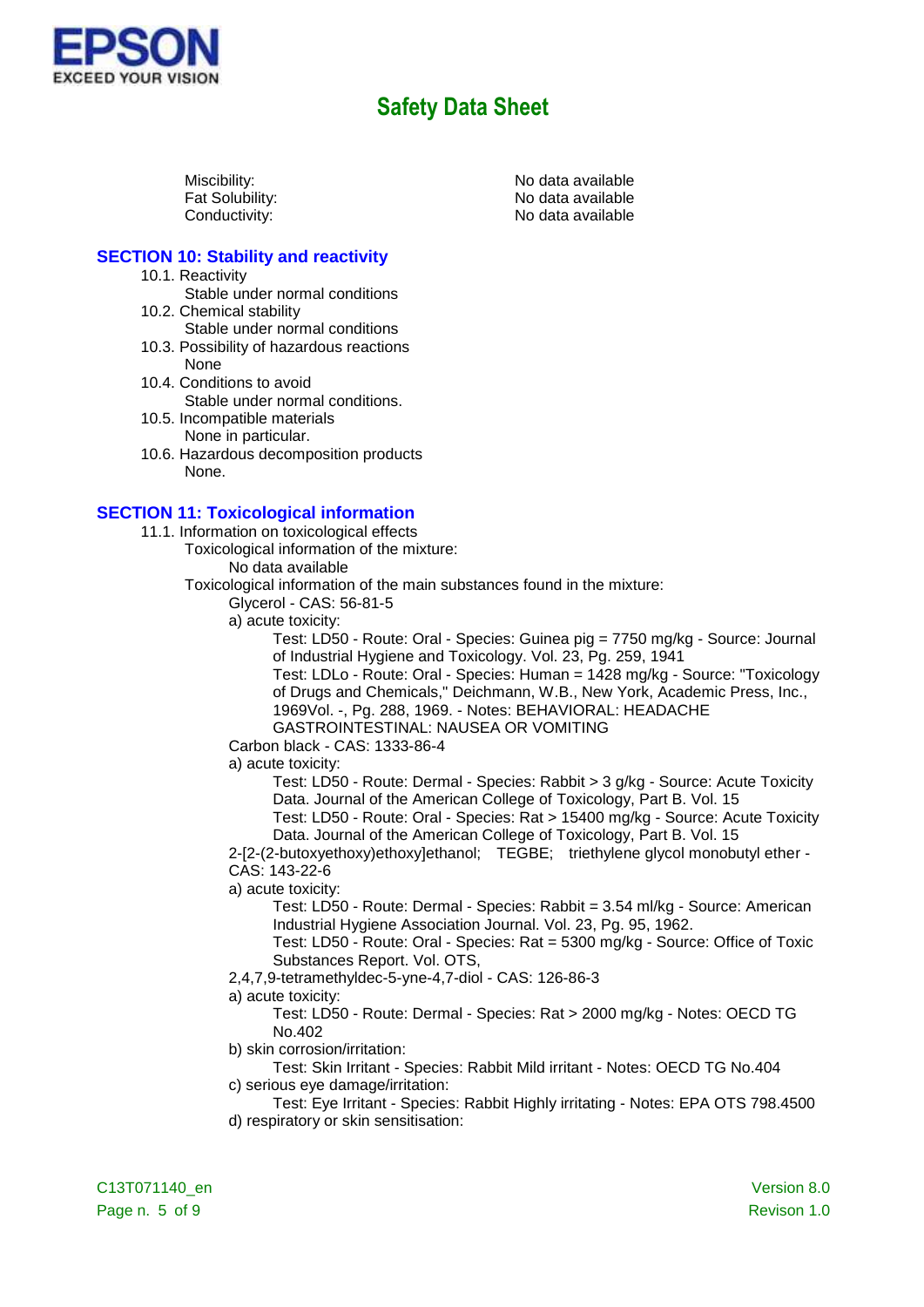

Test: Skin Sensitisation - Route: LLNA - Species: Mouse Sensitiser - Notes: OECD TG No.429

e) germ cell mutagenicity:

Test: Mutagenesis - Species: Salmonella Typhimurium Negative - Notes: OECD TG No.471

Carbon black - CAS: 1333-86-4

With excessive exposure, carbon black has been listed as a possible human carcinogen. However, as engineered within this ink cartridge, emissions to air of carbon black during normal printing use have not been found. IARC, the International Agency for Research on Cancer, has found printing inks to be not classifiable as human carcinogens.

If not differently specified, the information required in Regulation (EU) 2015/830 listed below must be considered as 'No data available':

- a) acute toxicity;
- b) skin corrosion/irritation;
- c) serious eye damage/irritation;
- d) respiratory or skin sensitisation;
- e) germ cell mutagenicity;
- f) carcinogenicity;
- g) reproductive toxicity;
- h) STOT-single exposure;
- i) STOT-repeated exposure;
- j) aspiration hazard.

#### **SECTION 12: Ecological information**

12.1. Toxicity

Adopt good working practices, so that the product is not released into the environment. 2,4,7,9-tetramethyldec-5-yne-4,7-diol - CAS: 126-86-3

a) Aquatic acute toxicity:

Endpoint: LC50 - Species: Fish = 36 mg/l - Duration h: 96 - Notes: OECD TG No.203 Endpoint: EC50 - Species: Daphnia = 88 mg/l - Duration h: 48 - Notes: OECD TG No.202

Endpoint: EC50 - Species: Algae = 15 mg/l - Duration h: 72 - Notes: OECD TG No.201 c) Bacteria toxicity:

Endpoint: EC50 - Species: activated sludge = mg/l - Notes: OECD TG No.209

- 12.2. Persistence and degradability
	- No data available
- 12.3. Bioaccumulative potential
- No data available 12.4. Mobility in soil
	- No data available
- 12.5. Results of PBT and vPvB assessment
	- vPvB Substances: None PBT Substances: None
- 12.6. Other adverse effects
	- None

#### **SECTION 13: Disposal considerations**

- 13.1. Waste treatment methods
	- Recover if possible. In so doing, comply with the local and national regulations currently in force.

### **SECTION 14: Transport information**

14.1. UN number

C13T071140\_en Version 8.0 Page n. 6 of 9 Revison 1.0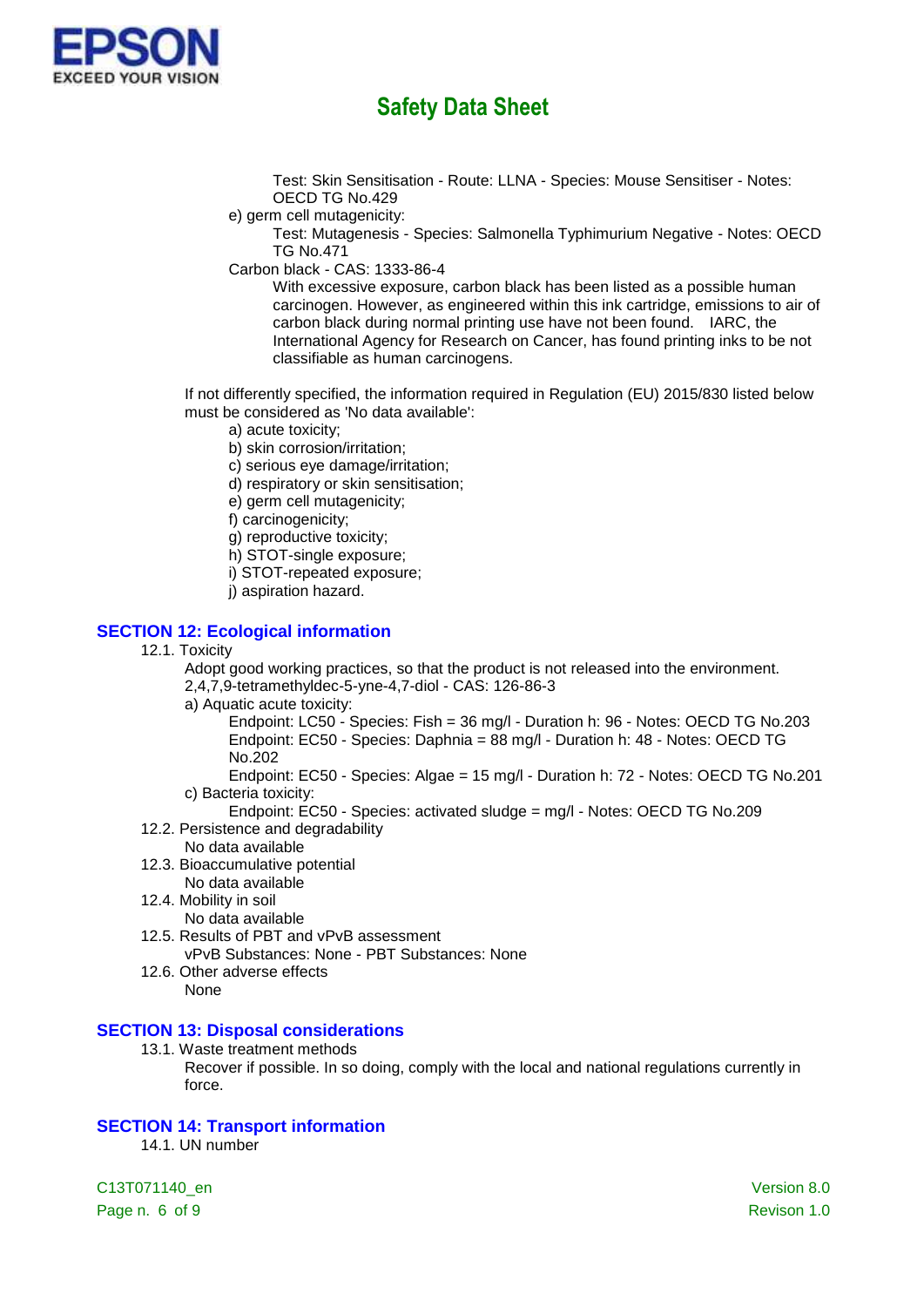

Not classified as dangerous in the meaning of transport regulations.

- 14.2. UN proper shipping name No data available
- 14.3. Transport hazard class(es) No data available
- 14.4. Packing group No data available
- 14.5. Environmental hazards No data available
- 14.6. Special precautions for user No data available
- 14.7. Transport in bulk according to Annex II of MARPOL73/78 and the IBC Code No data available

#### **SECTION 15: Regulatory information**

15.1. Safety, health and environmental regulations/legislation specific for the substance or mixture Dir. 98/24/EC (Risks related to chemical agents at work) Dir. 2000/39/EC (Occupational exposure limit values) Regulation (EC) n. 1907/2006 (REACH) Regulation (EC) n. 1272/2008 (CLP) Regulation (EC) n. 790/2009 (ATP 1 CLP) and (EU) n. 758/2013 Regulation (EU) 2015/830 Regulation (EU) n. 286/2011 (ATP 2 CLP) Regulation (EU) n. 618/2012 (ATP 3 CLP) Regulation (EU) n. 487/2013 (ATP 4 CLP) Regulation (EU) n. 944/2013 (ATP 5 CLP) Regulation (EU) n. 605/2014 (ATP 6 CLP) Restrictions related to the product or the substances contained according to Annex XVII Regulation (EC) 1907/2006 (REACH) and subsequent modifications: Restrictions related to the product: No restriction. Restrictions related to the substances contained: No restriction. Where applicable, refer to the following regulatory provisions : Directive 2003/105/CE ('Activities linked to risks of serious accidents') and subsequent amendments. Regulation (EC) nr 648/2004 (detergents). 1999/13/EC (VOC directive)

Provisions related to directives 82/501/EC(Seveso), 96/82/EC(Seveso II):

No data available

15.2. Chemical safety assessment

No

#### **SECTION 16: Other information**

Full text of phrases referred to in Section 3:

H318 Causes serious eye damage.

H317 May cause an allergic skin reaction.

H412 Harmful to aquatic life with long lasting effects.

H302 Harmful if swallowed.

H315 Causes skin irritation.

H400 Very toxic to aquatic life.

| <b>Hazard class and</b><br><b>Description</b><br>Code |
|-------------------------------------------------------|
|-------------------------------------------------------|

C13T071140\_en Version 8.0 Page n. 7 of 9 Revison 1.0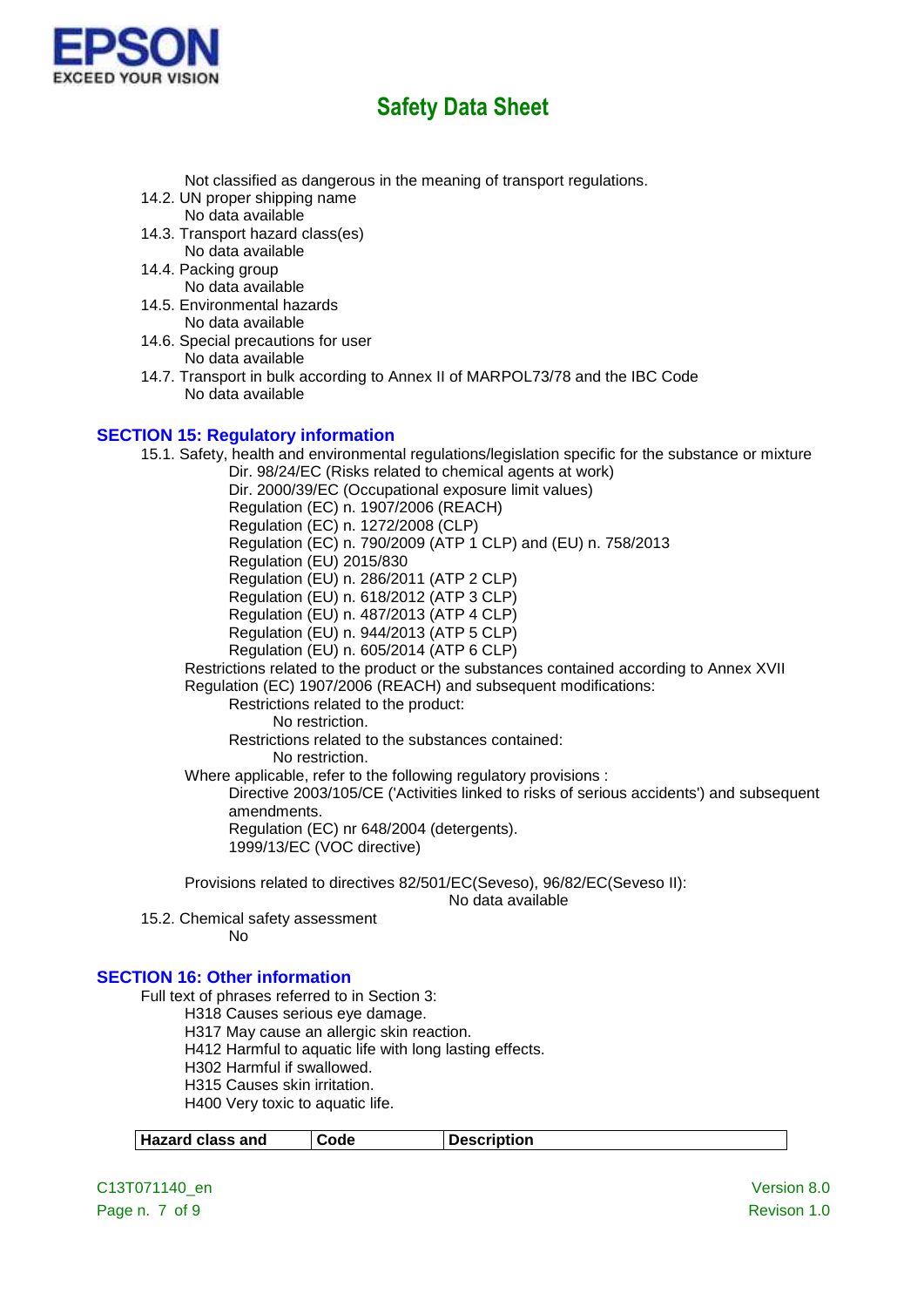

| hazard category    |                     |                                                |
|--------------------|---------------------|------------------------------------------------|
| Acute Tox. 4       | 3.1/4/Oral          | Acute toxicity (oral), Category 4              |
| Skin Irrit. 2      | 3.2/2               | Skin irritation, Category 2                    |
| Eye Dam. 1         | 3.3/1               | Serious eye damage, Category 1                 |
| Skin Sens. 1,1A,1B | $3.4.2/1 - 1A - 1B$ | Skin Sensitisation, Category 1,1A,1B           |
| Skin Sens. 1B      | 3.4.2/1B            | Skin Sensitisation, Category 1B                |
| Aquatic Acute 1    | 4.1/A1              | Acute aquatic hazard, category 1               |
| Aquatic Chronic 3  | 4.1/C3              | Chronic (long term) aquatic hazard, category 3 |

This safety data sheet has been completely updated in compliance to Regulation 2015/830. This document was prepared by a competent person who has received appropriate training. Main bibliographic sources:

ECDIN - Environmental Chemicals Data and Information Network - Joint Research Centre, Commission of the European Communities

SAX's DANGEROUS PROPERTIES OF INDUSTRIAL MATERIALS - Eight Edition - Van Nostrand Reinold

CCNL - Appendix 1

Insert further consulted bibliography

The information contained herein is based on our state of knowledge at the above-specified date. It refers solely to the product indicated and constitutes no guarantee of particular quality. It is the duty of the user to ensure that this information is appropriate and complete with respect to the specific use intended.

This Safety Data Sheet cancels and replaces any preceding release.

| ADR:           | European Agreement concerning the International Carriage of                             |
|----------------|-----------------------------------------------------------------------------------------|
|                | Dangerous Goods by Road.                                                                |
| CAS:           | Chemical Abstracts Service (division of the American Chemical<br>Society).              |
| CLP:           | Classification, Labeling, Packaging.                                                    |
| DNEL:          | Derived No Effect Level.                                                                |
| EINECS:        | European Inventory of Existing Commercial Chemical Substances.                          |
| GefStoffVO:    | Ordinance on Hazardous Substances, Germany.                                             |
| GHS:           | Globally Harmonized System of Classification and Labeling of<br>Chemicals.              |
| IATA:          | International Air Transport Association.                                                |
| IATA-DGR:      | Dangerous Goods Regulation by the "International Air Transport<br>Association" (IATA).  |
| ICAO:          | International Civil Aviation Organization.                                              |
| ICAO-TI:       | Technical Instructions by the "International Civil Aviation Organization"<br>$(ICAO)$ . |
| IMDG:          | International Maritime Code for Dangerous Goods.                                        |
| INCI:          | International Nomenclature of Cosmetic Ingredients.                                     |
| KSt:           | Explosion coefficient.                                                                  |
| LC50:          | Lethal concentration, for 50 percent of test population.                                |
| LD50:          | Lethal dose, for 50 percent of test population.                                         |
| LTE:           | Long-term exposure.                                                                     |
| PNEC:          | Predicted No Effect Concentration.                                                      |
| RID:           | Regulation Concerning the International Transport of Dangerous Goods<br>by Rail.        |
| STE:           | Short-term exposure.                                                                    |
| STEL:          | Short Term Exposure limit.                                                              |
| STOT:          | Specific Target Organ Toxicity.                                                         |
| TLV:           | Threshold Limiting Value.                                                               |
| <b>TWATLV:</b> | Threshold Limit Value for the Time Weighted Average 8 hour day.                         |

C13T071140\_en Version 8.0 Page n. 8 of 9 Revison 1.0